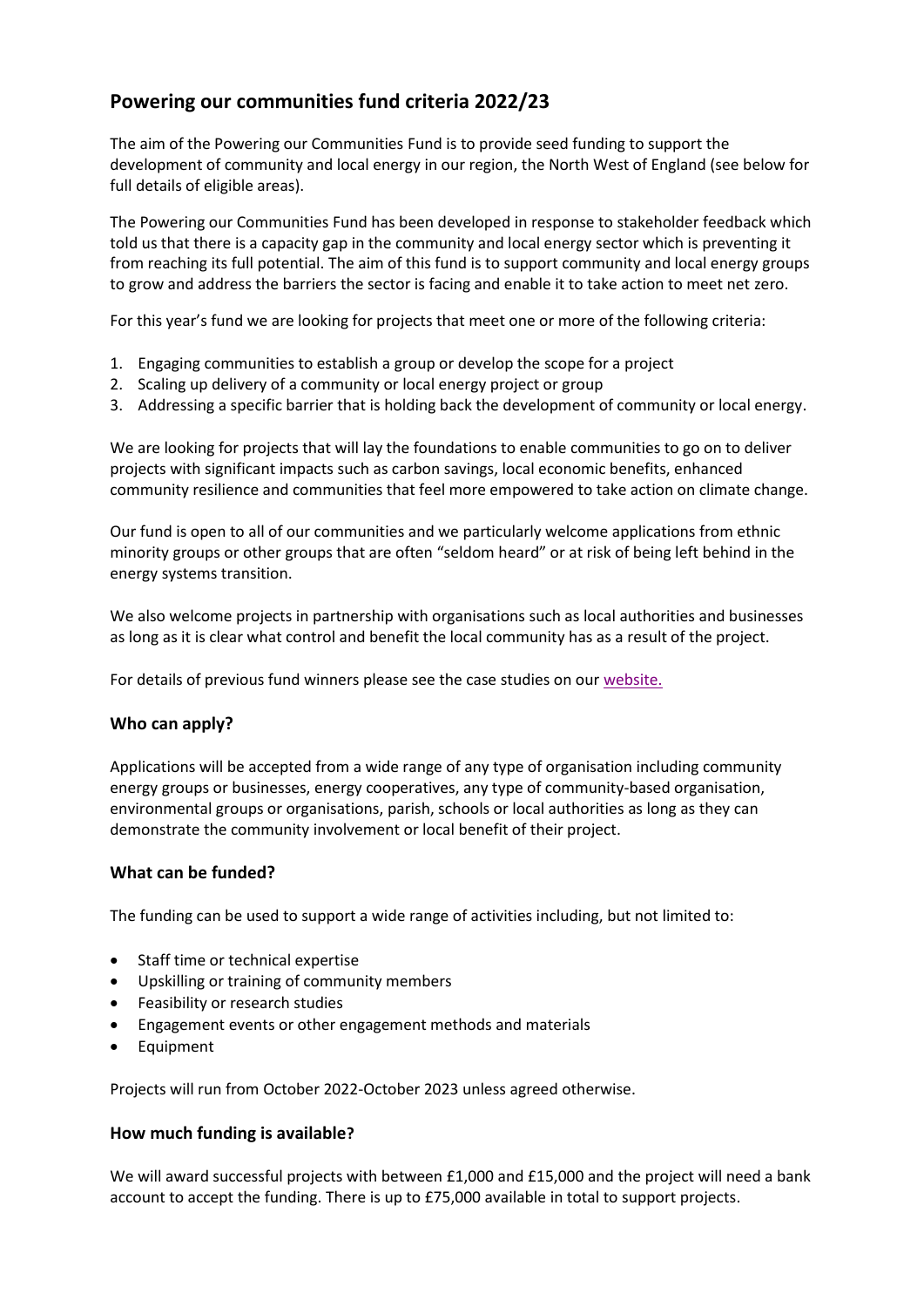## **Deadline for applications**

The deadline for submissions is midnight Tuesday 19 July 2022. Application forms and supporting information should be submitted to [communityandlocalenergy@enwl.co.uk.](mailto:communityandlocalenergy@enwl.co.uk)

Successful projects will be made aware of the outcome in autumn 2022.

## **Application process**

To apply please download the application form from our website [www.enwl.co.uk/funding.](http://www.enwl.co.uk/funding)

The application form asks for information about the applicant and their organisations, how the project meets the criteria and details about your project.

Applications will be judged by an assessment panel against the following criteria:

- How well does it deliver against the fund's priorities?
- How well does the project demonstrate engagement and benefit for the local community?
- Does the project bring something new to community and local energy in the North West?
- Does the project target a group that might be considered hard to reach or excluded from the energy systems transition to net zero?
- Is the project replicable and useful for others in the region to learn from?

In addition to the above you need to be able to demonstrate that you have a separate bank account under the name of your group with at least two unrelated signatories or that you have a charitable partner organisation willing to bank any grant awarded to your group.

Successful applicants will be required to agree to our Grant Funding Agreement and agree to submit a monitoring and evaluation form at the end of the project, as well as participate in associated publicity.

The successful projects will be expected to work with Electricity North West to promote the project through a case study, promotional materials and participation in events.

Electricity North West sees this as an opportunity to build ongoing relationships with organisations and explore further opportunities to provide support.

We will not fund:

- Projects that have already taken place or applications for retrospective funding
- Activities that would normally be funded from statutory sources
- Projects that are primarily for the advancement of religion or politics
- General appeals and contributions to large scale projects
- Applications from individuals or to support an individual
- Organisations raising funds to donate to other causes or charities
- General capital costs (they must be clearly linked to the delivery of the specific activity applied for)
- Existing activities

If you have any questions about the process or the criteria please contact us at [communityandlocalenergy@enwl.co.uk.](mailto:communityandlocalenergy@enwl.co.uk)